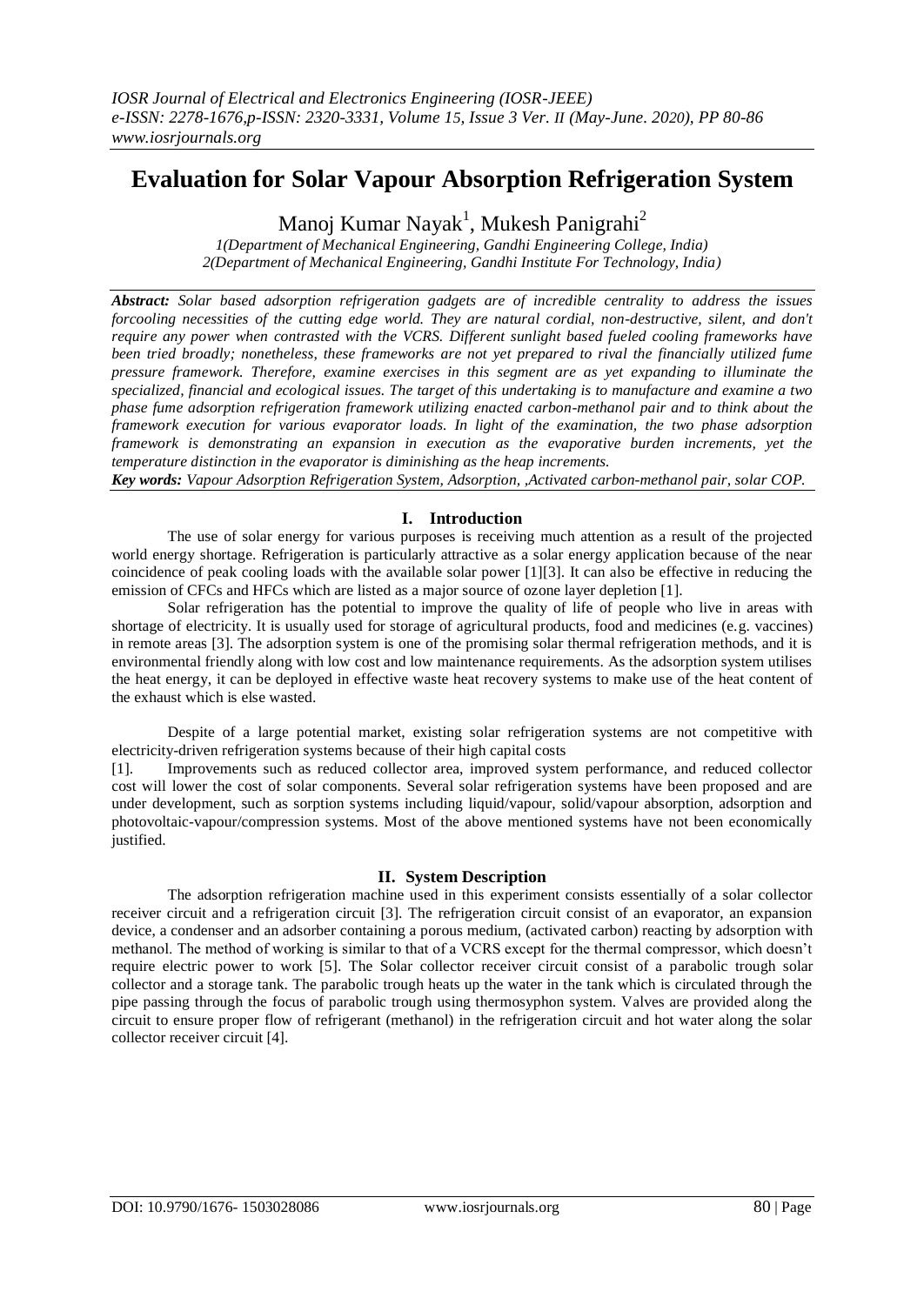

**Figure 1** Solar based adsorption refrigeration system

The adsorption and desorption process is responsible for the flow of refrigerant through the system. Various processes of the cycle can be understood from the clapeyron diagram which is plotted between  $\ln p$  and  $-$  [2].  $-$ 

http



**Figure 2** Clapeyron diagram cycle for adsorption/desorption process

Since the refrigeration is intermittent, a system with two beds out of phase is necessary to realise the continuity [2]. But if a renewable source like solar energy is used as the power, then methods such as sensible heat storage is to be deployed to ensure continuous operation for a longer period of time. The sensible heat thus stored during the day time helps to use the second bed after sunset, thus effectively utilisation of maximum possible available energy can be achieved [4].

The connection of this two stage adsorption refrigeration system is being designed in such a way that by operating a pair of valves the flow through the beds A and bed B can be switched, thereby eliminating the need of separate condensers [2]. The two stage adsorption system is as shown below.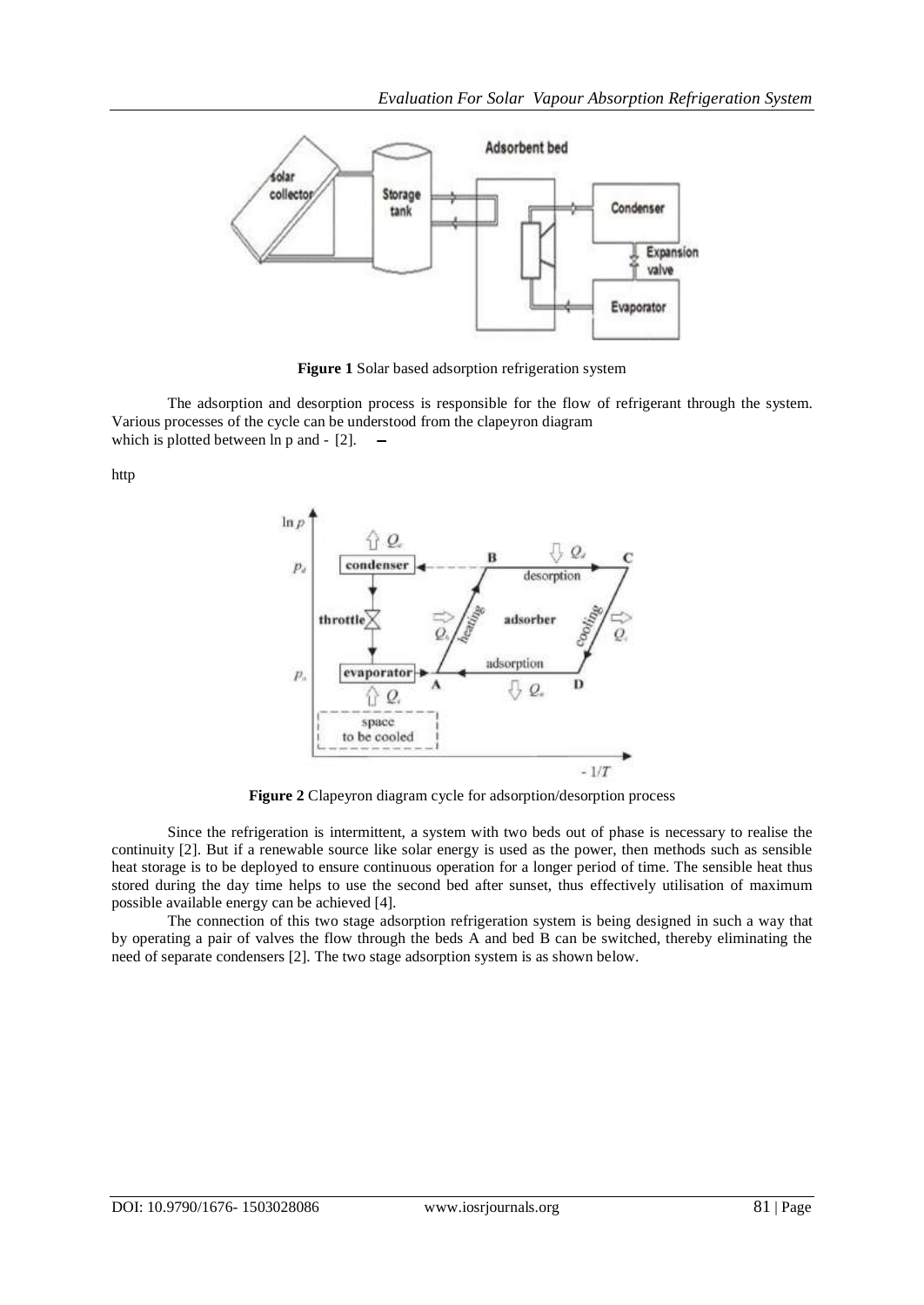

**Figure 3** Solar collector circuit and refrigeration circuit of a two stage solar adsorption system

After sunset, adsorber bed 1 acts as the adsorber and adsorber bed 2 as the desorber. In the evening adsorber bed 2 is cooled down and valve V4 is opened by keeping other valves V1, V2 and V3 closed. After the complete adsorption of refrigerant vapour, the hot water from tank 1 is transferred to tank 2, which acts as a heat source for adsorber bed 2. After the complete adsorption of methanol vapour by adsorption bed 2, the valve V2 is opened by keeping the valves V1 and V3 closed. The refrigerant passes through the condenser, expansion device and evaporator finally the refrigerant vapour is being stored in the accumulator. During this time the bed 1 acts as a adsorber which is cooled down by cooling water to the evaporator pressure so that it is ready for adsorbing the refrigerant stored in the accumulator [2][4].

## **III. Nomenclature**

| mevap       | Mass of water in cabin (kg)                                 |
|-------------|-------------------------------------------------------------|
| $C_{p}$     | Specific heat of water at constant pressure (kJ/kgK)        |
| $\Lambda$ T | Temperature difference (K)                                  |
| COPsolar    | Solar coefficient of performance                            |
| RE          | Refrigeration effect (kJ)                                   |
| CP          | Cooling power (W)                                           |
| Iavg        | Average solar irradiation during desorption phase $(W/m^2)$ |
| Atot        | Total area of solar radiation $(m2)$                        |
| Acol        | Area of collector $(m^2)$                                   |
| Aad.box     | Area of adsorption box $(m^2)$                              |
| λ           | Reflectivity of stainless steel $(=0.85)$                   |
| ε           | Absorptivity of copper $(=0.9)$                             |

Φ -Transmisivity of glass (=0.85)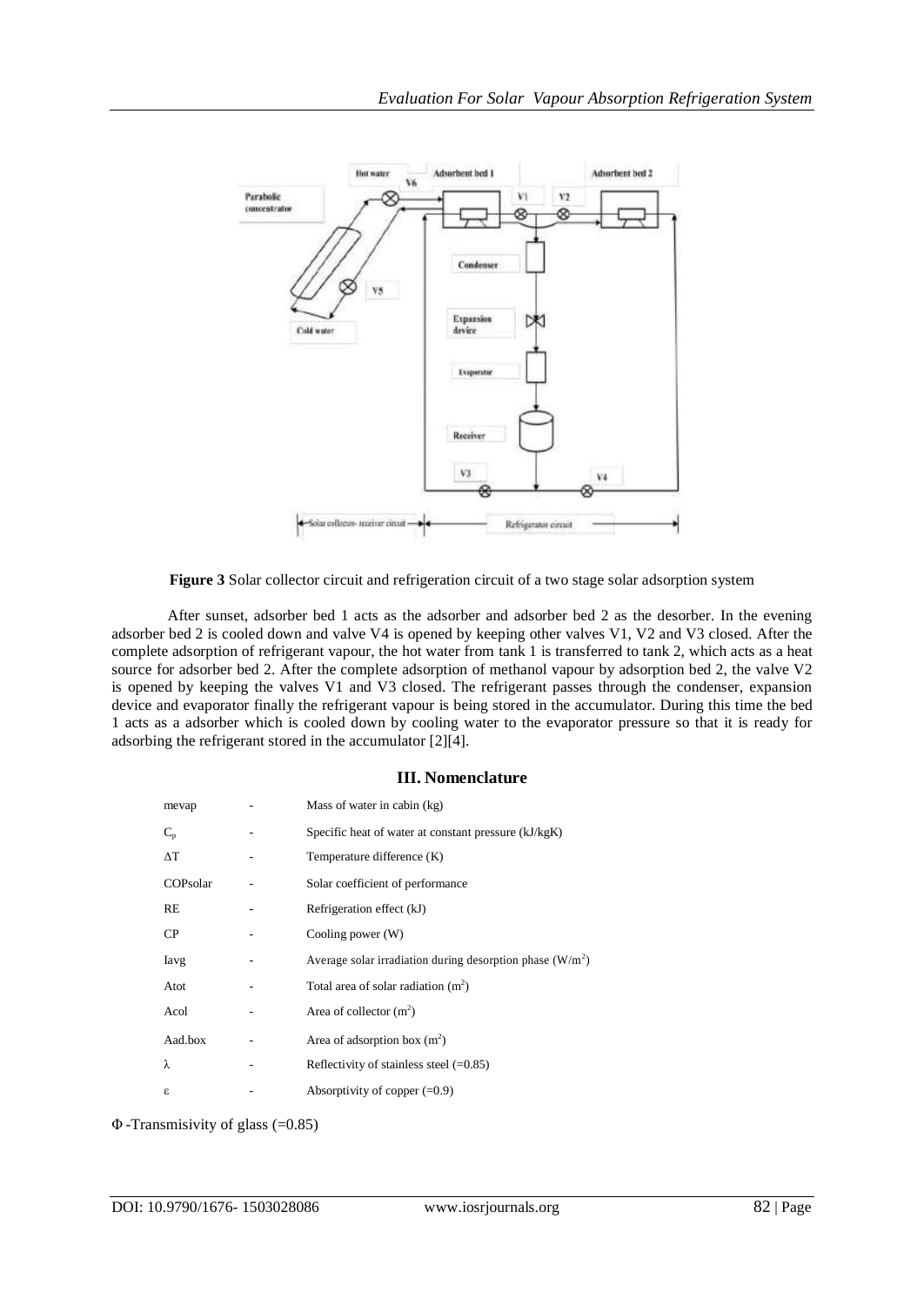#### **IV. 4. Performance Parameters**

Objective of a refrigeration machine is to reduce the cabin temperature and therefore, performance of a refrigeration system can be determined by measuring the ability to reduce cabin temperature. The most important parameters used to determine the performance of a refrigeration system is the net refrigeration effect and the COP of the adsorption machine.

Refrigeration effect is the net effect of refrigeration produced in evaporator of the adsorption machine [2] and is given by

 $RE = m_{evap}$  x  $C_p$  x  $\Delta T$ 

Since the adsorption system used for this experiment is solar powered, the solar coefficient of performance is to be determined, unlike the simple coefficient of performance as in the case of conventional vapour compression systems.

 $COPsolar =$ 

 $CP =$ 

Input Solar Power =  $I_{avg}$  x  $A_{tot}$ 

 $A_{\text{tot}} = (A_{\text{col}} \times \lambda \times \varepsilon) + (A_{\text{ad},\text{box}} \times \Phi)$ 

#### **V. Experiment**

The Solar vapour adsorption refrigeration system was designed, fabricated and tested in the atmospheric conditions of Govt. Model Engineering College, Thrikkakara, Kochi. The testing of the apparatus is done by operating the valves on the suction side and thereby allowing the adsorbent to adsorb the refrigerant. After the sufficient quantity of refrigerant being adsorbed,.iaeme.com/IJMET/index.asp 123editor@iaeme.com

the valve on the suction side is closed. Manual tracking is done to achieve maximum input energy to the system. When the temperature increases, the water in the adsorber box get heated up with the help of solar concentrator, and thus increase the temperature of adsorber bed. As the temperature increases, activated carbon desorbs the adsorbed refrigerant and as it rises beyond the boiling point of the refrigerant, the refrigerant is boiled and this increases the pressure inside the thermal compressor. The valves on delivery side are subsequently opened so that the flow of refrigerant from adsorber bed to compressor is possible. The condenser condenses the refrigerant and takes away the heat. It is then passed through the expansion device, capillary tube so that the pressure of the refrigerant is reduced. The low pressure refrigerant takes in heat from the evaporator coil when passed to the evaporator. This produces refrigeration effect in the evaporator. After taking up the heat from the evaporator, the refrigerant flows back to the sump due to gravity and thus the cycle is completed.



**Figure 4** Circuit diagram of the fabricated adsorption test machine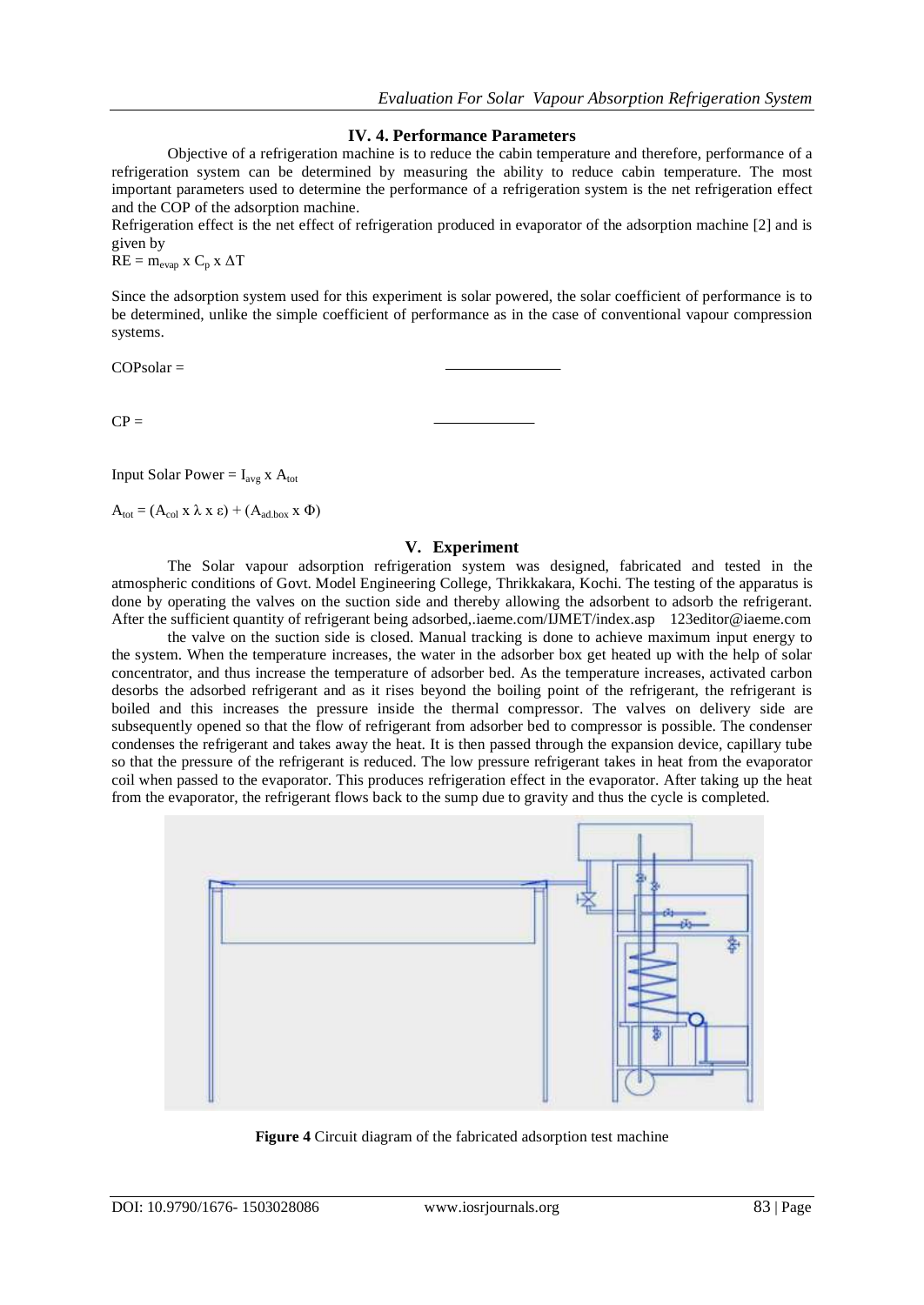After the sunset, the hot water in the day box is being transferred to the night box, which has a bed already adsorbed with the refrigerant. The temperature of water increases the bed temperature and the processes are repeated to establish more output times compared to a single bed adsorption system.



## **Figure 5** Experiment setup

For the purpose of analysis the fabricated system is tested for different evaporative loads and the temperature of the adsorber bed and the cooling cabin is obtained along with the ambient temperature and solar insolation. The variation of these parameters on varying the evaporator load is being tested and plotted. The refrigeration effect and solar COP of the system for various evaporative loads is also obtained and analysed in this project.

## **VI. Results And Discussions**

Temperature points of adsorber bed and cabin water was obtained and was plotted for various evaporator loads along with variation of solar insolation and ambient temperature of the day on which the experiment was conducted.

| Evaporator load (kg) | <b>Refrigeration Effect (kJ)</b> | <b>Solar COP</b> |
|----------------------|----------------------------------|------------------|
|                      |                                  |                  |
| 2                    | 98.65                            | 0.069            |
|                      |                                  |                  |
| 3                    | 130.416                          | 0.087            |
|                      | 147.136                          | 0.096            |

**Table 1** Tabulation of Refrigeration effect and solar COP for different evaporator load



Figure 6 Variation of refrigeration effect (kJ) for different evaporator loads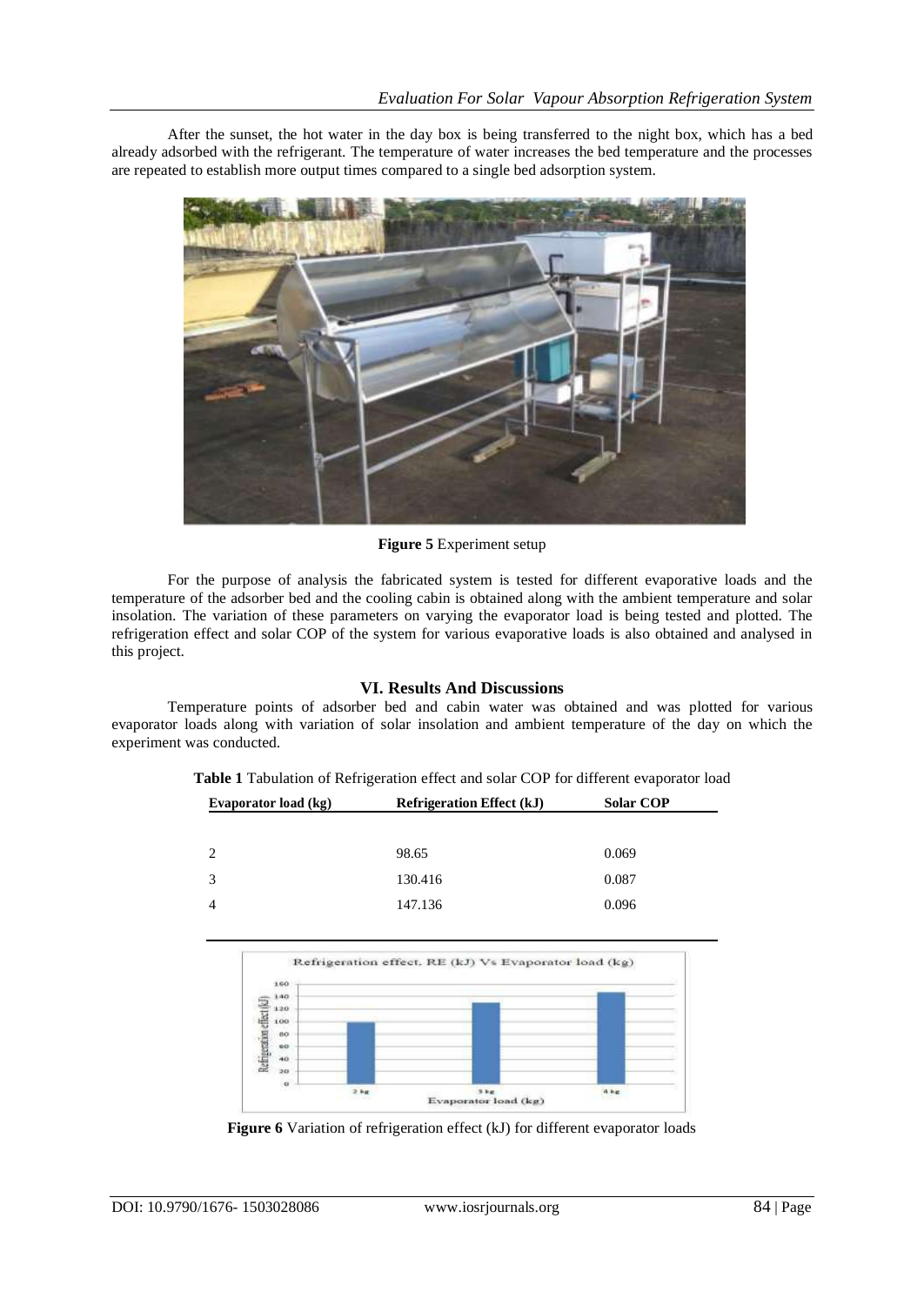

**Figure 7** Variation of Solar COP for different evaporator loads



**Figure 8** Solar radiation Vs Time graph



**Figure 9** Adsorption bed temperature Vs Time graph